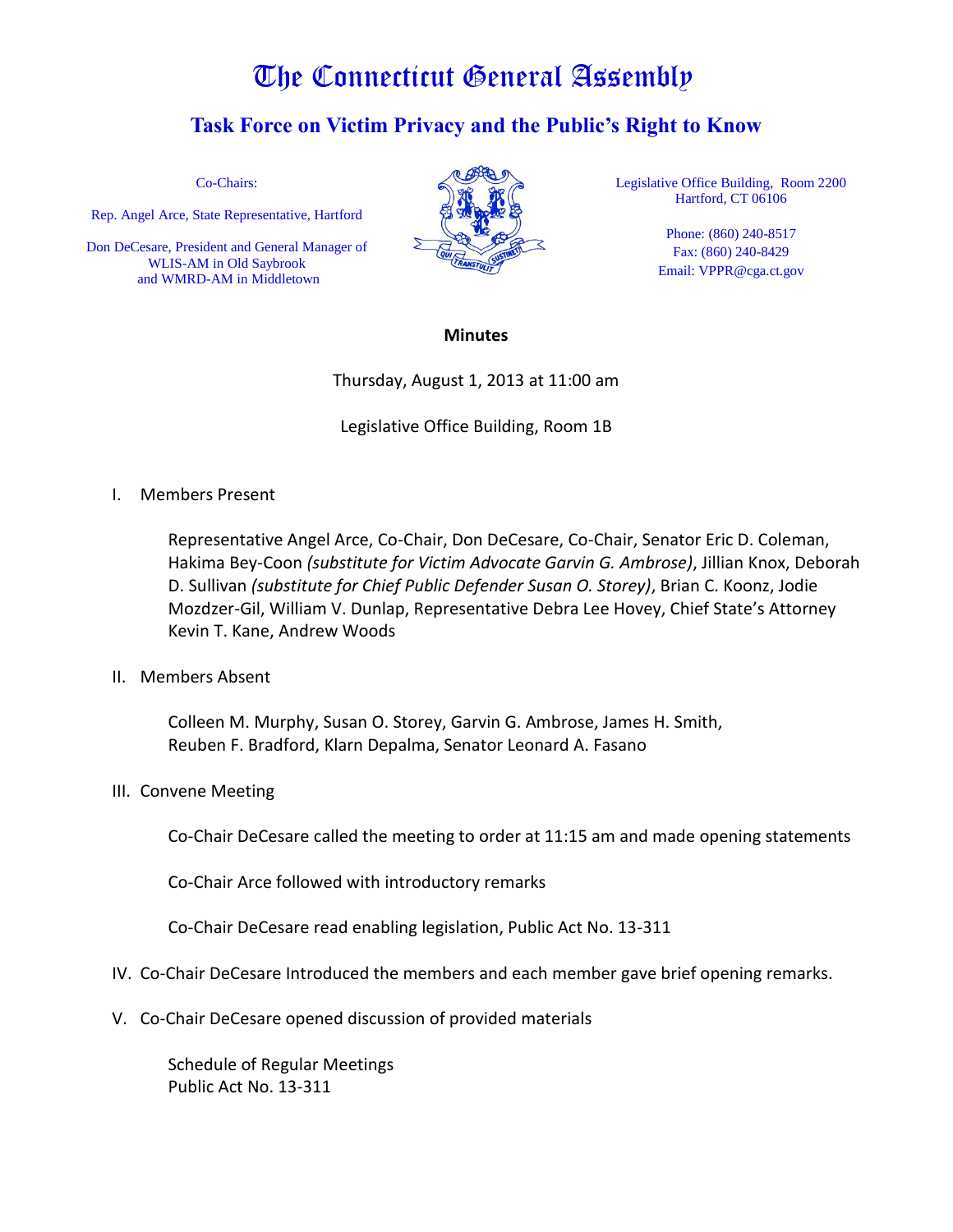The Connecticut Freedom of Information Act

- VI. Co-Chair DeCesare opened discussion of a Short-hand Title for the Task Force and asked members to consider other short names.
- VII. Co-Chair DeCesare opened discussion of a Parliamentarian.
- VIII. Co-Chair DeCesare opened discussion of plans for regular meetings and of public hearings in or outside of the Legislative Office Building.
- IX. Co-Chair DeCesare opened the discussion to a Committee structure of the Task Force.

Co- Chair DeCesare suggested a Communications Committee, Rules Committee, Hearings Committee, Research Committee, and opened discussion regarding suggestions on Committees not mentioned.

Representative Debra Lee Hovey suggested a Research Sub-Committee on the review of information included on documents subject to the Freedom of Information Statute.

Chief State's Attorney Kane commented on the topic of victim privacy and the public's right to know, in regard to the scope and previous study of the topic, and suggested a steering committee to provide a means of focus to determine if the Task Force should specifically address the sunset provision, which provides for access or lack of access to voice recordings.

X. Co-Chair DeCesare asked members to consider the date of the next meeting along with the schedule of meeting dates provided and the possibility of having meetings outside the Legislative Office Building

Representative Debra Lee Hovey suggested that the meeting dates and times be within the discretion of the Chairs. And in regard to the subject of public hearings and the possibility of meetings outside the Legislative Office Building, that those meetings be held with a focus on parts of the State with higher crime rates and further expressed the availablity of resources to Task Force members in the Legislative Office Building.

Jodie Mozdzer-Gil suggested the Task Force schedule meetings in a variety of times, early afternoon and evening, and a variety of days of the week to better accommodate to the schedules of the members of the Task Force.

Chief State's Attorney Kane informed the Task Force that he would not be present for the meeting on the  $21<sup>st</sup>$  of August, and inquired through the Co-Chairs as to the possibility of having a designee attend on his behalf.

Co-Chair DeCesare in response to Chief State's Attorney Kane's question regarding designees, expressed that he wished to seek the advice of the Task Force's Counsel.